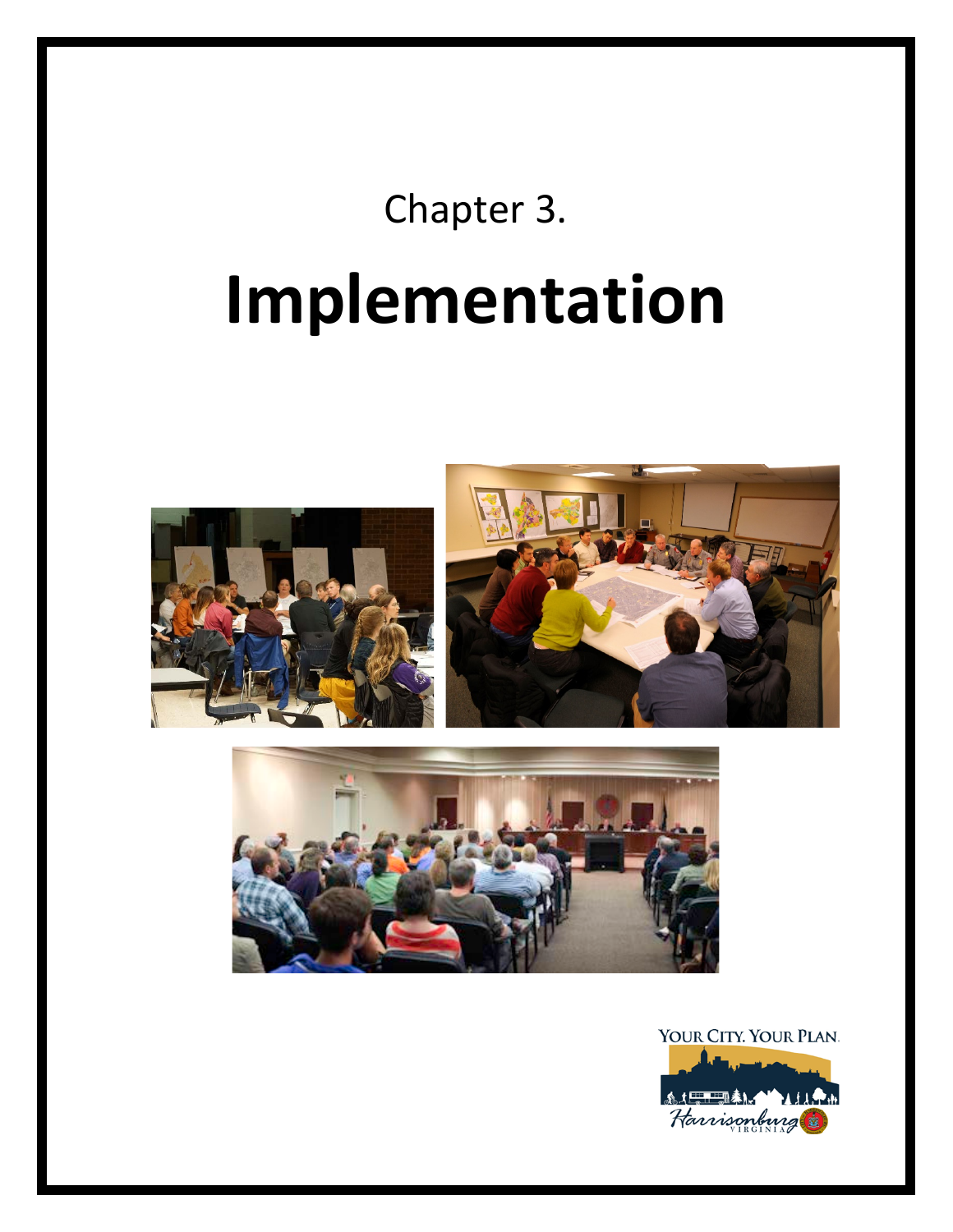## <span id="page-1-0"></span>Chapter 3 Implementation

## **Contents**

### <span id="page-1-1"></span>**Introduction**

This Plan recommends an ambitious array of goals, objectives, and strategies for achieving its vision for the future. The Planning Commission and City Council recognize these recommendations cannot be implemented all at once. There are limitations of time and money that must be weighed against the desire to accomplish so much. Therefore, this chapter of the Plan sets priorities for the objectives that should be undertaken in the first five years after its adoption.

This chapter also addresses future amendments of this Plan. Circumstances change and opportunities arise; therefore, to keep this plan vital and useful, it must be reviewed regularly, and the community must be involved in those reviews.

## <span id="page-1-2"></span>2019-2023 Priorities (Priority Objective Statements)

The follow list of Priorities identifies objectives that should be prioritized over the next five years for implementation by the City and the community. This list was developed in consideration of public comments, discussions at public workshops, and discussions among Planning Commission, City Council, and city staff. Available resources and financial realities shall be recognized during the implementation.

The following 14 objectives have been identified as priorities for the next five years:

- Objective 3.1 To increase resident involvement in City affairs to promote civic pride and participation.
- Objective 4.1 To create positive images of the City through landscaping and design improvements at the City's gateways, along major travel corridors, in residential neighborhoods, and in commercial and industrial areas.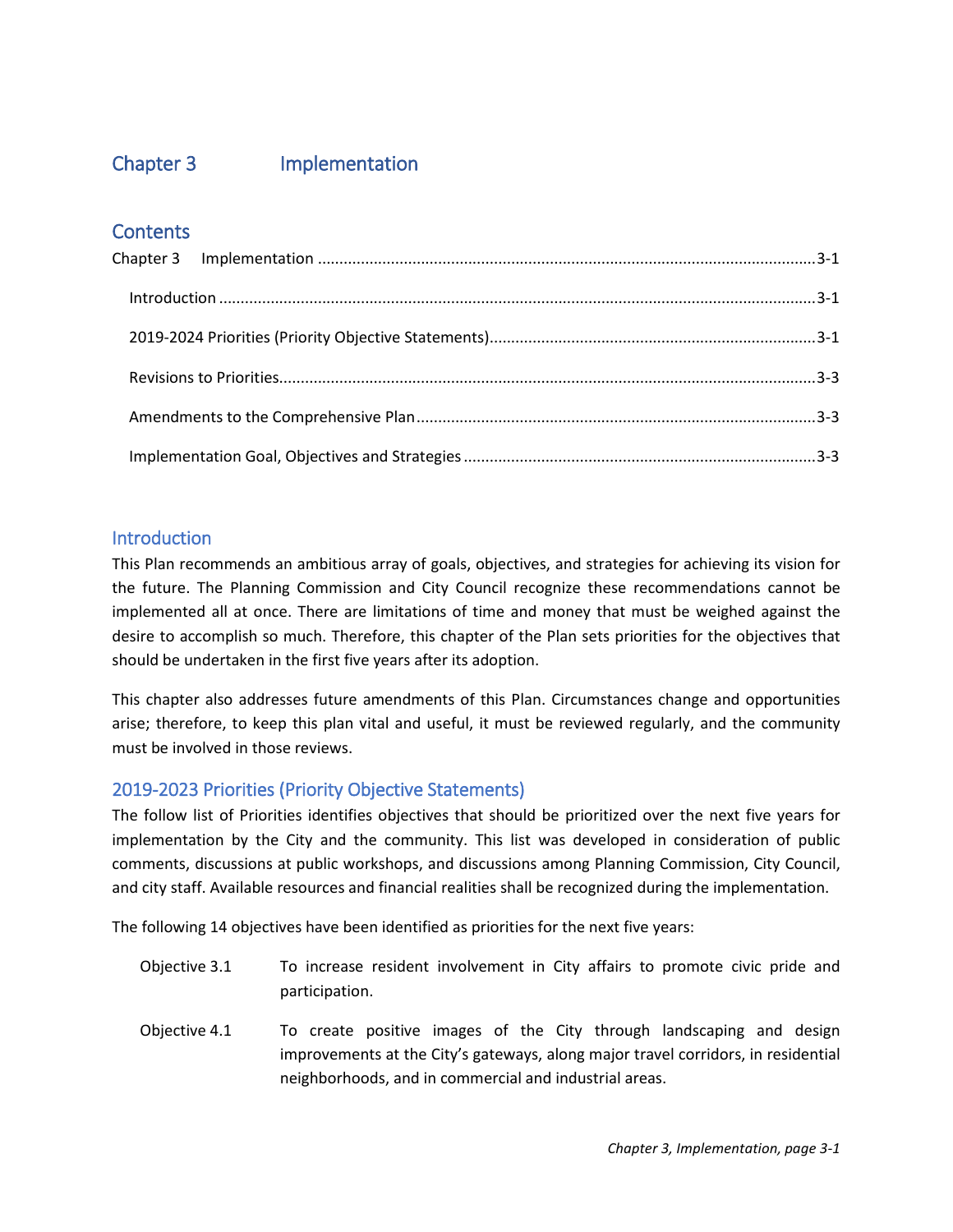- Objective 4.2 To encourage areas with a mix of uses (residential and nonresidential) and areas with different housing types and lot sizes in locations identified in the Land Use Guide.
- Objective 4.4 To provide off-street parking to adequately meet demand and provide access to key destinations, businesses, and services, without creating oversupply that increases costs for development, and impacts the community character, natural environment, and economic vitality.
- Objective 5.2 To develop approaches to increase the percentage of single-family detached and duplex housing units.
- Objective 6.1 To promote affordable housing options, including affordable rental properties and affordable homes for ownership.
- Objective 7.3 To provide support for educational programs for workforce development, apprenticeship, training and retraining to meet the demands of business and industry, as well as, improving the skills of individual community members.
- Objective 11.5 To protect and increase tree canopy cover in the City.
- Objective 11.7 To promote and implement strategies to reduce waste.
- Objective 12.1 To continue to support Harrisonburg's parks and recreation system as a major community benefit.
- Objective 13.1 To improve the ability of people and goods to move efficiently and safely throughout the City, while considering existing and future needs of people and planned land uses.
- Objective 13.2 To increase opportunities for alternative modes of transportation (such as walking, bicycling, public transportation, and ridesharing) and to reduce motorized traffic demand on City streets.
- Objective 16.6 To promote entrepreneurial activity across all segments of the population, by providing support and incentives to attract businesses to start in the City.
- Objective 18.1 To maximize the economic potential of new infill development, and the reuse, and redevelopment of existing and underutilized structures and properties.

The City will also implement immediately some objectives and strategies that are not listed in the 2019- 2023 Action Plan. These involve on-going activities, mandated activities, or activities already planned in the Capital Improvements Program.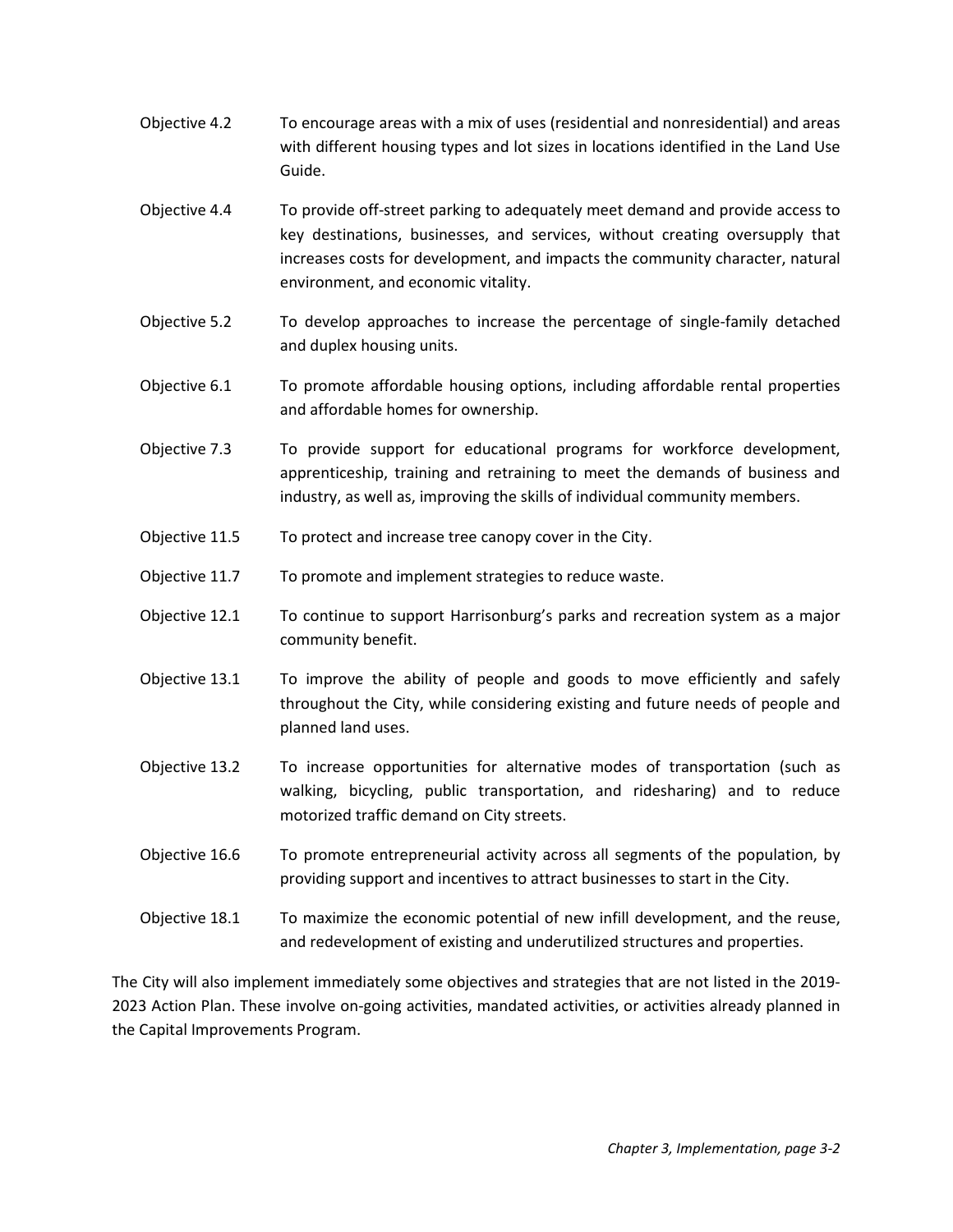#### <span id="page-3-0"></span>Revisions to Priorities

City Council reserves the right to change the priority list as objectives and strategies are completed, as circumstances change, and as new opportunities arise. It is difficult to predict the future. As the City and community pursues an objective, they may find that upon detailed study, the objective or an associated strategy recommended is not advisable. An alternative objective or strategy to meet the goal may be substituted. In addition, an objective that was identified as significant may be reduced in importance because of a change in circumstance. Another objective may be moved up on the priority list because a new funding source becomes available, another community organization has addressed or initiated efforts to address an objective, or a strong need arises. The list of priority objectives provided above is flexible and may be changed during the 2019-2023 timeframe.

It should also be noted that the inclusion of an objective or strategy in the Comprehensive Plan or Priorities list does not guarantee implementation. Council also reserves the right to evaluate the need and cost of implementing an objective or strategy in light of current conditions and priorities as implementation proposals arise.

#### <span id="page-3-1"></span>Amendments to the Comprehensive Plan

This Plan should be reviewed again in 2023 so that is does not become out of date. Virginia law also mandates such a review once every five years. However, updates to the Plan are not required.

Amendments to the Plan can also be made between the adoption of this Plan and the next update. For example, amendments to the Land Use Guide may be considered when proposals are significantly different from the adopted Land Use Guide or enough changes have occurred surrounding a proposed project site that the Land Use Guide should be re-evaluated. Public hearings would be held to allow citizens the opportunity to comment on proposed amendments.

#### <span id="page-3-2"></span>Implementation Goal, Objectives and Strategies

Goal 1. To keep the Comprehensive Plan vital and useful.

- Objective 1.1 To regularly review the Comprehensive Plan's recommendations and the progress towards meeting them.
	- Strategy 1.1.1 To prepare and implement a schedule for regular plan updates.
- Objective 1.2 To continue publicizing the process whereby community members may propose amendments to the Comprehensive Plan between five-year plan review efforts.
	- Strategy 1.2.1 To continue providing a description of the Plan amendment proposal process and to post application materials on the city website.
- Objective 1.3 To use the Comprehensive Plan as a guide for City of Harrisonburg and community actions.
	- Strategy 1.3.1 To continue using the Comprehensive Plan as a guide for land use and zoning decisions, capital improvement planning, budgeting and other